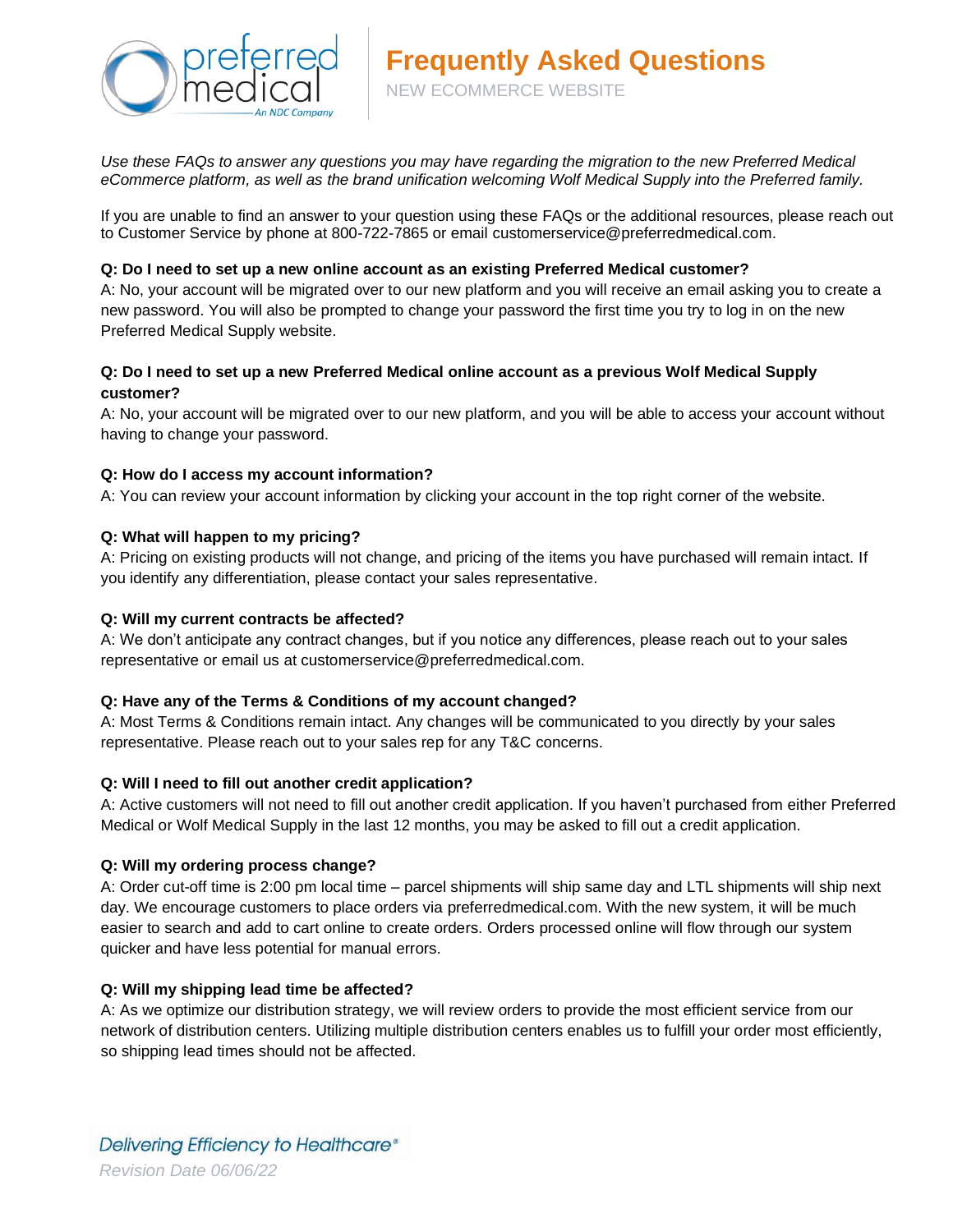

# **Q: Will I have access to the products I usually purchase?**

A: Yes, we are not eliminating or reducing any inventory. In fact, we are continuing to bring more products to our customers through the combination of these two great companies.

#### **Q: Will I have access to more products?**

A: Yes, you will have access to the combined Preferred Medical and Wolf product catalogs. Preferred Medical customers will now be able to purchase infusion products, and Wolf customers will have access to the Preferred portfolio of products.

# **Q: I am a Brightree customer – will I have to do anything differently?**

A: No, orders will continue to be automatically imported.

# **Q: Should I continue to work with my current sales representative?**

A: Yes, you should continue to work with your assigned sales representative. If you don't have one or are unsure how to contact them, please reach out to Customer Service at customerservice@preferred medical.com.

# **Q: Who do I contact if I have issues with my account?**

A: If you experience issues with your account, contact Customer Service by email at customerservice@preferredmedical.com or call 800-722-7865.

# **Q: What are the hours of operation for Customer Service?**

A: Hours of Operation are Monday through Friday, 8:00 am – 7:00 pm CT (9:00 am – 8:00 pm ET).

# **Q: Where will my orders come from?**

A: Your orders will come from a primary distribution center, but based on inventory, where the product(s) are going, and other factors, they may come from a different distribution center. This enables us to maximize our distribution network for mutual benefit to our customers and company.

# **Q: Will my orders ship from different states?**

A: Utilizing multiple distribution centers enables us to fulfill your order more efficiently. Periodically we will review backorders against your assigned DC and when necessary, ship from the most efficient location where the inventory is available.

■ Waco, TX

# **Q: Where are Preferred Medical's distribution centers?**

A: Preferred Medical has several distribution centers, including:

- Camp Hill, PA
- Las Vegas, NV
- Jacksonville, FL
- La Vergne, TN
- **Q: Who should I make checks out to?**
- A: Please make checks out to Preferred Medical.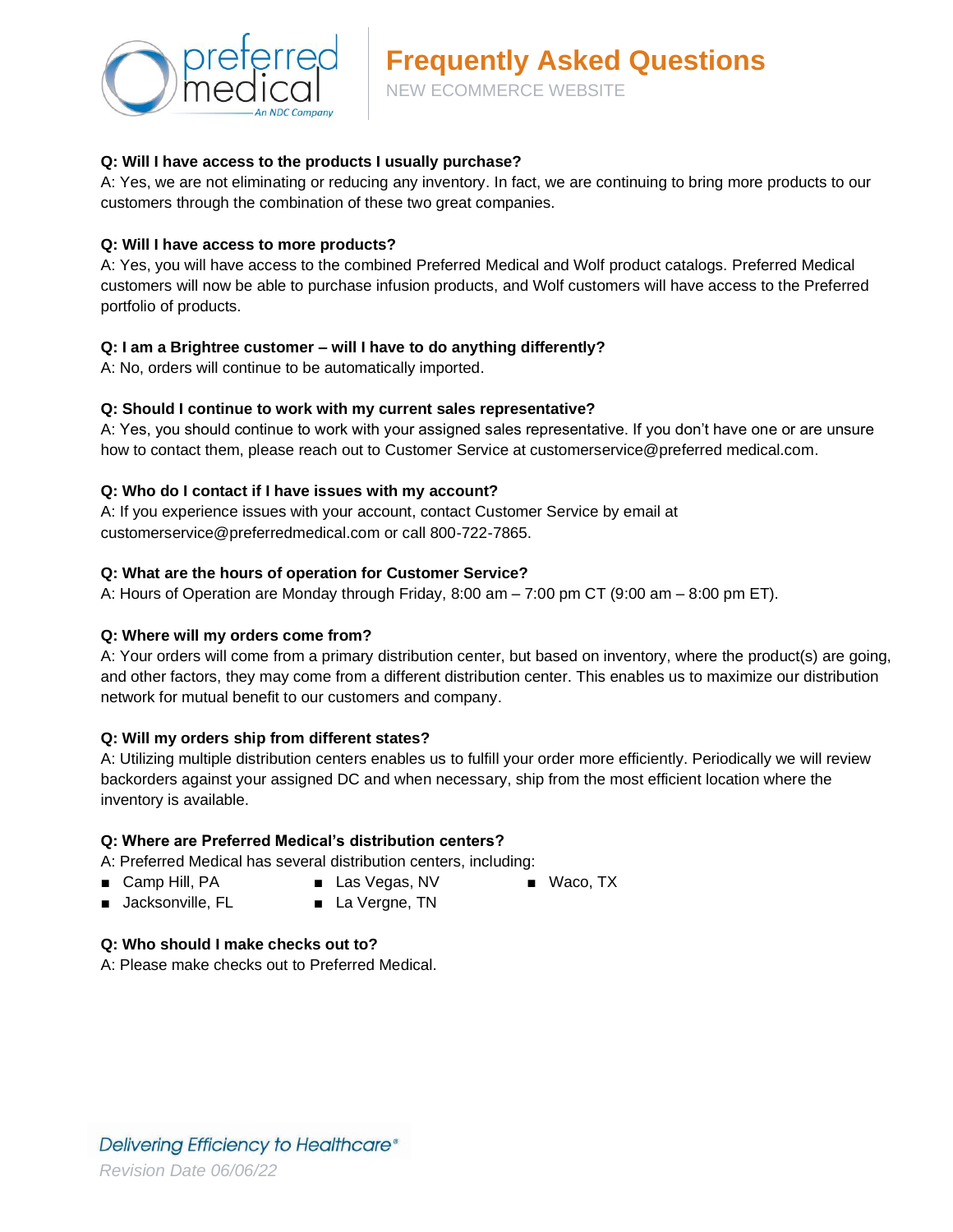

# **Q: What is Preferred Medical's remit address change?**

A: Please send all remittances to the following address or use our secure online bill pay.

Preferred Medical Dept 171 PO Box 37904 Charlotte, NC 28237-7904

# **Q: Am I able to "Chat" online with a representative?**

A: Yes, we have representatives ready to assist you. Please excuse our learning curve as we begin using the "Chat" feature with Preferred Medical customers.

#### **Q: How will inventory appear on the website?**

A: Inventory displays from your primary shipping location. If stock is not available in your primary shipping location, but is available from other locations, the site will indicate. Please contact customer service for any questions regarding your primary distribution center.

#### **Q: How do I place a Quick Order?**

A: For quick ordering most commonly purchased SKUs, you can utilize our Quick Order form. This allows you to easily add item SKU numbers along with the quantities needed and then go directly to your cart. You can also take an existing list and copy and paste into the quick order form system.

#### **Q: Will I be able to flag products as "favorites" or create a "list" of items I purchase frequently?**

A: You will be able to see your historical usage and create a list from which you can create orders. The site does not show favorites or frequently purchased items, however you will be able to view recently purchased items and add them to the "My Lists" feature on the website.

# **Q: Will my "Favorites" migrate over from the current preferredmedical.com website?**

A: No, Favorites will not be migrated over to the new eCommerce website. If you frequently use the "Favorites" feature, we encourage users to print your favorite lists and/or save as a PDF to use as reference once in the new system. Remember, the current website will begin migrating on Thursday 6/16 at 3:00 ET – so make sure you save your favorites before the system downtime.

#### **Q: Will my Order Templates migrate over from the current preferredmedical.com website?**

A: Yes, all order templates from preferredmedical.com have been migrated over to the new eCommerce website as of June 4th. If you have updated or created any new order templates since this date, you will be able to update manually in the new system after go-live.

#### **Q: Will "My Lists" migrate over from the current wolfmed.com website?**

A: Yes, all of your lists, account features and reminders will migrate over with your wolfmed.com account and will be available as "My Lists" under the "My Account" dashboard. Once launched, you can sign in with your current credentials begin shopping the new website.

#### **Q: How long will existing promotions be available?**

We will honor all existing promotions until their expiration date.